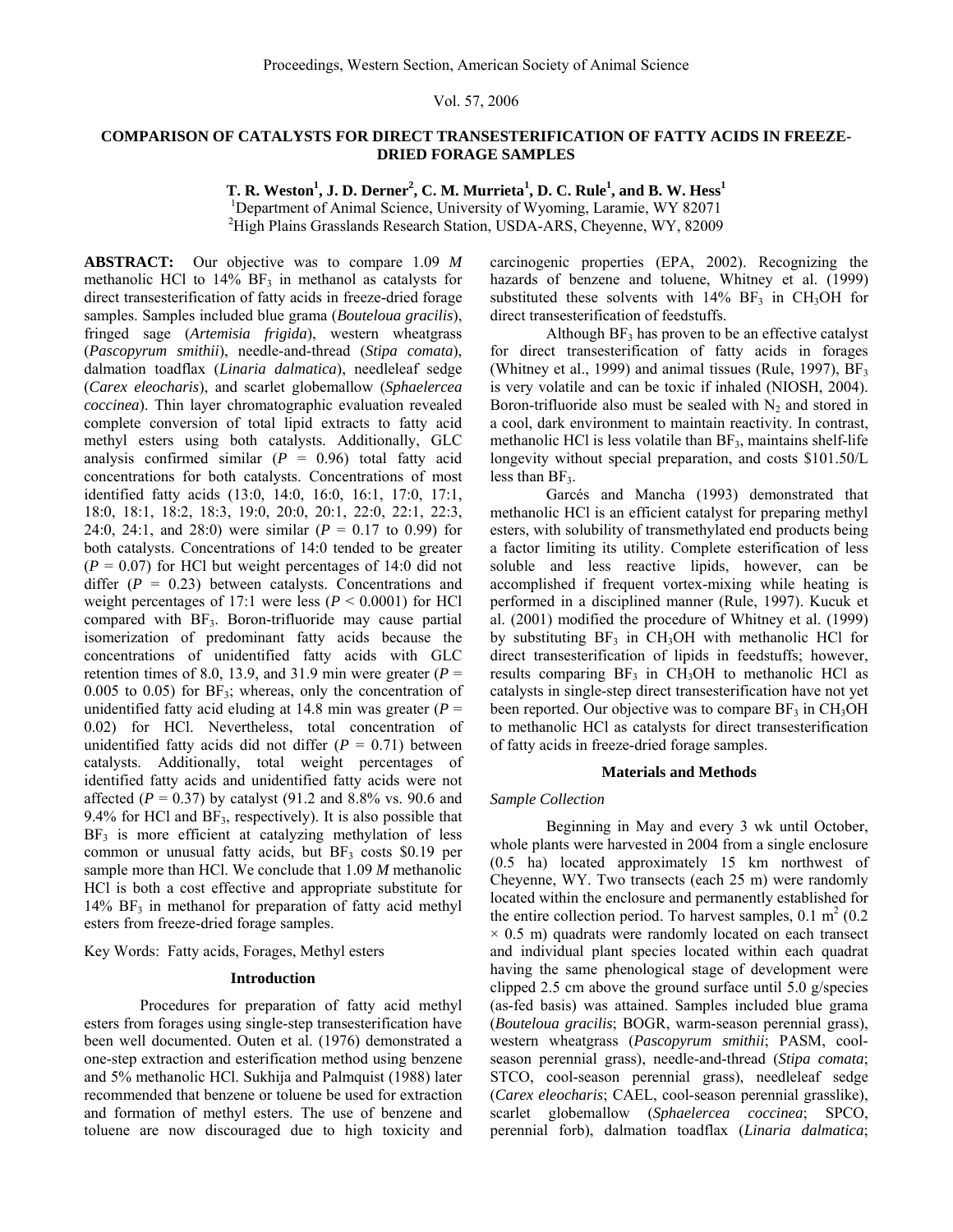LIDA, perennial forb), and fringed sage (*Artemisia frigida*; ARFR, sub-shrub). Clipped samples were immediately placed on dry ice, transported to the laboratory, and freezedried (Genesis Freeze Dryer, Virtis Co., Gardiner, NY). After freeze drying, samples were ground in a Wiley Mill (Arthur H. Thomas Co., Philadelphia, PA) to pass a 1-mm screen, pooled by species within each month, and stored in plastic containers with teflon-lined caps at  $-20^{\circ}$ C.

## *Total lipid Extract for TLC*

 Freeze dried samples (0.5 g) for each species were subjected to extraction with (15 mL for BOGR, PASM, CAREX, and LIDA or 30 mL for ARFR and SPCO) a mixture containing CHCl<sub>3</sub>, CH<sub>3</sub>OH, and H<sub>2</sub>O (1:2:0.8) vol/vol/vol; Bligh and Dyer, 1959) in  $29 \times 123$  mm screwcap, borosilicate tubes with teflon-lined caps. Volumes were individually adjusted (15 mL vs. 30 mL) due to the absorptive nature of ARFR and SPCO. Tubes were then placed on a Wrist Action Shaker (Burrell Corporation, Pittsburgh, PA) for 24 h. After extraction, 3.0 mL of CHCl<sub>3</sub>, 1.5 mL of  $H_2O$ , and 1.5 mL of a solution containing aqueous 0.1 *N* HCl/2 *M* KCl were added to each tube and vortex-mixed for 15 s at a low speed, using a Fisher Vortex Genie 2 (Scientific Industries Inc., Bohemia, NY) electronic mixer with adjustable speed. Tubes were centrifuged (Beckman Model TJ-6 Centrifuge, Beckman Instruments Inc., Fullerton, CA) at  $1300 \times g$  for 3 min to separate phases and the upper, aqueous phase was siphoned and discarded. The lower, CHCl<sub>3</sub> phase was transferred into a clean, hexane rinsed  $16 \times 125$  mm screw-cap, borosilicate tube with a teflon-lined cap. Residue in the original tube was extracted twice with  $2.0$  mL of CHCl<sub>3</sub>. Tubes were then placed in a Meyer N-Evap Analytical Evaporator  $(Associates Inc., South Berlin, MA) where CHCl<sub>3</sub> was$ evaporated under  $N_2$  gas at  $22^{\circ}$  C. Extract residues within tubes were re-suspended in  $2.0$  mL of CHCl<sub>3</sub> and split by transferring 1.0 mL into a clean, hexane rinsed  $16 \times 125$ mm tube. The CHCl<sub>3</sub> in each tube containing  $1.0$  mL of the split extract residue was then evaporated under  $N_2$  gas at 22°C. Direct transesterification was performed by adding 2.0 mL of either  $14\%$  BF<sub>3</sub> in CH<sub>3</sub>OH or 1.09 *M* methanolic HCl and 2.0 mL of CH<sub>3</sub>OH to each tube. Tubes were placed on a hot block at  $80^{\circ}$  C for 1 h. Following 5 min of initial heating, tubes were individually vortex-mixed every 3 min for 1 h. Tubes were then allowed to cool for approximately 20 min. When tubes reached ambient temperature, 2.0 mL of H2O and 2.0 mL of hexane (HPLC grade, Sigma-Aldrich, St. Louis, MO) were added to each tube followed by vortexmixing for 15 s. After centrifugation at  $1300 \times g$  for 3 min, the upper hexane phase was transferred to GLC autosampler vials containing a 1 mm bed of anhydrous sodium sulfate and sealed before loading. Thin layer chromatography was accomplished by loading 15 µL of each upper hexane phase sample onto a lane of a TLC plate  $(20 \times 20 \text{ cm})$  coated with 250  $\mu$ m Silica-gel G (Analtech, Newark, DE). The TLC plate was placed in a mobile phase mixture of petroleum ether, diethyl ether, and glacial acetic acid (85:15:1 vol/vol/vol) for 1 h. The plate was developed under  $I_2$  vapors and visually assessed for band formation. Purified standards (Sigma-Aldrich, St. Louis, MO) of methyl-oleate, monoacylglycerols, diacylglycerols, and triacylglycerols were used for visual comparison of bands.

## *Direct Transesterification*

 For the direct transesterification procedure, 1.0 mL of CHCl<sub>3</sub> containing 1.0 mg/mL of heneicosanoic acid (21:0; internal standard) was added to pre-weighed  $29 \times 123$ mm screw-cap, borosilicate tubes with teflon-lined caps and evaporated under  $N_2$  gas at  $22^{\circ}$  C. Freeze-dried forage samples were individually weighed  $(0.5 \text{ g})$  into tubes containing the internal standard. Fatty acid methyl esters were prepared by adding either 4.0 mL of either  $14\%$  BF<sub>3</sub> in CH<sub>3</sub>OH or 1.09  $M$  methanolic HCl and 4.0 mL CH<sub>3</sub>OH directly to tubes containing samples. Due to their absorptive nature ARFR and SPCO required more reagent for saturation. For these samples, 8.0 mL of either  $14\%$  BF<sub>3</sub> in CH<sub>3</sub>OH or 1.09  $M$  methanolic HCl and 8.0 mL CH<sub>3</sub>OH was used. Tubes were capped and placed in water bath incubator (Isotemp 220, Fisher Scientific, Pittsburgh, PA) at  $80^{\circ}$  C. After 5 min of initial heating, tubes were individually vortex-mixed every 3 min for 1 h and then allowed to cool. Sukhija and Palmquist (1988) suggested that transesterification may remain incomplete if forage samples are not frequently vortex-mixed at slow speeds. Emphasis was placed on vortex-mixing individual tubes every 3 min to ensure complete transesterification (Rule, 1997). After tubes cooled to ambient temperature,  $4.0$  mL of  $H<sub>2</sub>O$  and  $4.0$ mL of hexane were added followed by vortex-mixing for 15 s. Tubes were centrifuged at  $1300 \times g$  for 3 min; the upper hexane phase was transferred to GLC auto-sampler vials containing a 1 mm bed of anhydrous sodium sulfate and sealed.

 Fatty acid methyl esters were separated by GLC using an Agilent 6890 Gas Chromatograph (Agilent Technologies, Wilmington, DE) equipped with a flame ionization detector and a 30 m  $\times$  0.32 mm (i.d.) fused siloxane capillary column (BPX-70, 0.25 µm film thickness, SGE, Inc. Austin, TX). Oven temperature was maintained at  $110^{\circ}$  C for 5 min, and then increased to  $200^{\circ}$  C at  $5^{\circ}$  C/min. Injector and detector temperatures were  $200^{\circ}$  C and  $225^{\circ}$  C, respectively. Hydrogen was the carrier gas at a split ratio of 25:1 and a constant flow rate of 1.0 mL/min. Fatty acid peaks were recorded and integrated using GC ChemStation software (Agilent Technologies, version A.09.03). Individual fatty acids were identified by comparing retention times with known fatty acid methyl ester standards (Nu-Chek Prep. Inc., Elysian, MN and Matreya Inc., Pleasant Gap, PA).

## *Statistics Analyses*

 Quantitative data were analyzed as a one-way ANOVA using GLM procedure of SAS (SAS Institute, Cary, NY). The model included treatment  $(BF_3$  in  $CH_3OH$ and methanolic HCl in  $CH<sub>3</sub>OH$ ) as the independent variable.

## **Results and Discussion**

 For the TLC analyses, total lipid extracts from intact forage lipids had complete conversion to methyl esters using  $1.09$  *M* methanolic HCl or  $14\%$  BF<sub>3</sub> in CH<sub>3</sub>OH as catalysts for transesterification (Figure 1). These results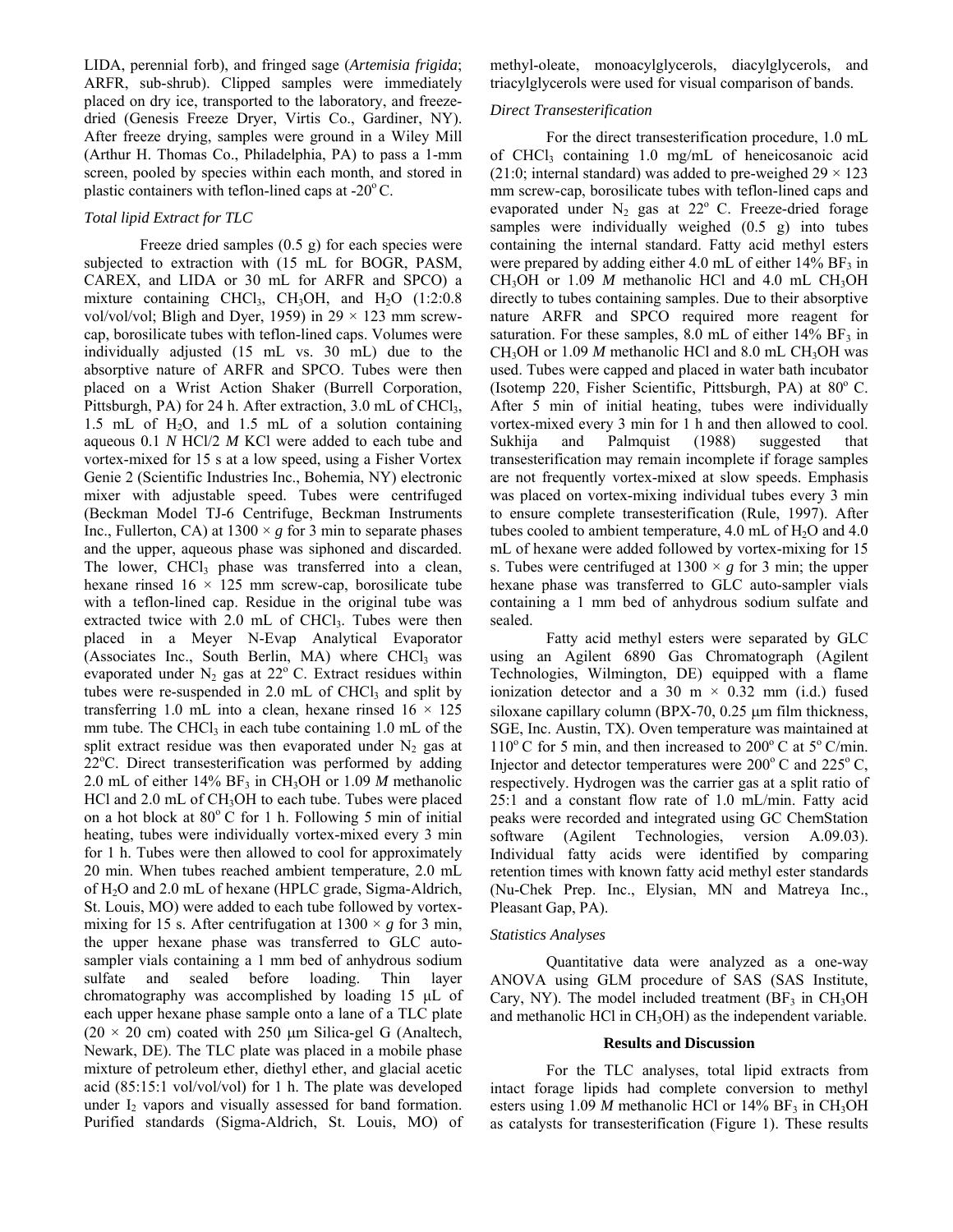indicated that either  $BF_3$  or methanolic HCl can be used as a catalyst for direct transesterification of lipid extracts.

 For the GLC analyses, concentrations of total fatty acids ( $P = 0.96$ ) and most identified fatty acids ( $P = 0.17$  to 0.99) were similar for both catalysts (Table 1). Concentrations of 14:0 tended to be greater ( $P = 0.07$ ) for HCl but weight percentages of 14:0 did not differ  $(P = 0.23)$ between catalysts (Table 2). Concentrations and weight percentages of 17:1 were less  $(P \le 0.0001)$  for HCl compared with  $BF_3$ . It is possible that  $BF_3$  is more efficient at catalyzing methylation of less common fatty acids, but  $BF_3$  costs \$0.19 per sample more than HCl. Additionally,  $BF_3$  in the form of its coordination complex with  $CH_3OH$  is a powerful acidic catalyst and has serious drawbacks due to the formation of methoxy artifacts from unsaturated fatty acids when used in high concentrations with CH3OH (Christie, 1993). Therefore,  $BF_3$  may cause partial isomerization of predominant fatty acids because the concentrations of unidentified fatty acids with GLC retention times of 8.0, 13.9, and 31.9 min were greater  $(P =$ 0.005 to 0.05) for  $BF_3$ , whereas only the concentration of unidentified fatty acid eluding at 14.8 min was greater  $(P =$ 0.02) for HCl. Christie (1993) also noted that all fatty acids are esterified at approximately the same rate by methanolic HCl and differential losses of specific fatty acids are unlikely during the esterification step. Certain classes of simple lipids are not soluble in methanolic HCl (Christie, 1993); however, extensive vortex-mixing while heating results in complete methylation of these simple lipids when methanolic HCl is used (Rule, 1997). Nevertheless, total concentration of unidentified fatty acids did not differ  $(P =$ 0.71) between catalysts. Additionally, total weight percentages of identified fatty acids and unidentified fatty acids were not affected  $(P = 0.37)$  by catalyst.

 In addition to partial isomerization, the unidentified fatty acids listed in Table 3 could be "unusual" fatty acids (Moire et al., 2004) synthesized with hydroxyl, epoxy, acetylenic, or carboxylic functional groups, as well as those with conjugated unsaturated bonds (Jaworski and Cahoon, 2003). The unusual fatty acids can also be incorporated into triacylglycerols for storage (Moire et al., 2004). For freshly harvested forages, detection of unusual fatty acids with shorter chain lengths would most likely be low due to βoxidation of unusual fatty acids to maintain integrity of the lipid membrane (Millar et al., 1998). Derivatives of peroxisomal β-oxidation can also have unusual conformity. For example, Moire et al. (2004) reported that peroxisomal β-oxidation of 18:3 resulted in intermediates 14:3, 12:2, 10:2, 8:1 and 6:0. Those authors also noted that peroxisomal β-oxidation of 18:1 resulted in 14:1, 12:0, 10:0, 8:0, and 6:0. Further investigation would be required to identify these unusual fatty acids. As a reference, the retention times of unidentified fatty acids have been reported in relation to predominant fatty acids (Table 3).

### **Implications**

 Fatty acid methyl esters can be prepared by using hydrochloric acid in a direct transesterification procedure. This catalyst is both cost effective and an appropriate alternative to boron-trifluoride for methylation of most common fatty acids.

## **Literature Cited**

- Bligh, E. G., and W. J. Dyer. 1959. A rapid method of total lipid extraction and purification. Can. J. Biochem. Physiol. 37:911-917.
- Christie, W. W. 1993. Preparation of ester derivatives of fatty acids for chromatographic analysis. Pages 69- 111 in Advances in Lipid Methodology-Two. ed. W. W. Christie, Oily Press, Dundee.
- EPA. 2002. Integrated risk information system on benzene. National Center for Environmental Assessment, Office of Research and Development, Washington, DC. Available: http://www.epa.gov/iris/subst/027 6.htm.
- Garcés, R., and M. Mancha. 1993. One-step lipid extraction and fatty acid methyl esters preparation from fresh plant tissues. Anal. Biochem. 211:139-143.
- Jaworski, J., and E. B. Cahoon. 2003. Industrial oils from transgenic plants. Curr. Opin. Plant Biol. 6:178- 184.
- Kucuk, O., B. W. Hess, P. A. Ludden, and D. C. Rule. 2001. Effect of forage:concentration ratio on ruminal digestion and duodenal flow of fatty acids in ewes. J. Anim. Sci. 79:2233-2240.
- Millar, A. J., M. Wrischer, and L. Kunst. 1998. Accumulation of very-long-chain fatty acids in membrane glycerolipids is associated with dramatic alterations in plant morphology. The Plant Cell. 11:1889-1902.
- Moire, L., E. Rezzonico, S. Goepfert, and Y. Poirier. 2004. Impact of unusual fatty acid synthesis on futile cycling through β-oxidation and on gene expression in transgenic plants. Plant Physiol. 134:432-442.
- NIOSH. 2004. The registry of toxic effects of chemical substances: borane-trifluoro. Available: http://www.cdc.gov/niosh/rtecs/ed22b6b8.html.
- Outen, G. E., D. E. Beever, J. S. Fenlon. 1976. Direct methylation of long-chain fatty acids in feeds, digesta and faeces without prior extraction. J. Sci. Food Agric. 27:419-425.
- Rule, D. C. 1997. Direct transesterification of total fatty acids of adipose tissue, and of freeze-dried muscle and liver with boron-trifluoride in CH<sub>3</sub>OH. Meat Sci. 46:23-32.
- Sukhija, P. S., and D. L. Palmquist. 1988. Rapid method for determination of total fatty acid content and composition of feedstuffs and feces. J. Agric. Food Chem. 36:1202-1206.
- Whitney, M. B., B. W. Hess, J.E. Kaltenbach, H. J. Harlow, and D. C. Rule. 1999. Direct transesterification of lipids from feedstuffs and ruminal bacteria. Can. J. Anim. Sci. 79:247-249.